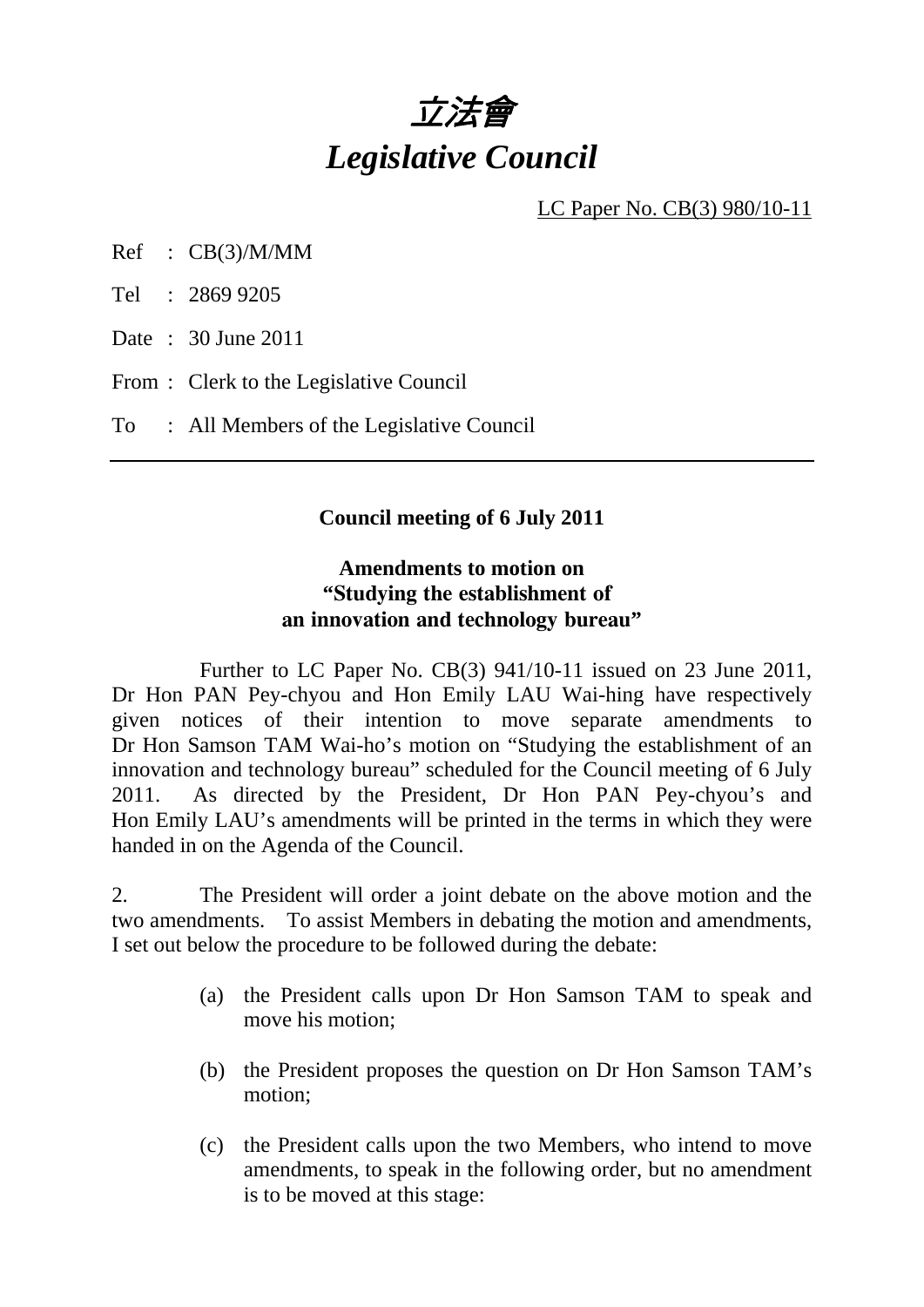- *(i)* Dr Hon PAN Pey-chyou; and
- *(ii)* Hon Emily LAU;
- (d) the President calls upon the designated public officer(s) to speak;
- (e) the President invites other Members to speak;
- (f) the President gives leave to Dr Hon Samson TAM to speak for the second time on the two amendments;
- (g) the President calls upon the designated public officer(s) again to speak;
- (h) in accordance with Rule 34(5) of the Rules of Procedure, the President has decided that he will call upon the two Members to move their respective amendments in the order set out in paragraph (c) above. The President invites Dr Hon PAN Pey-chyou to move his amendment to the motion, and forthwith proposes and puts to vote the question on the amendment;
- (i) after Dr Hon PAN Pey-chyou's amendment has been voted upon, the President deals with Hon Emily LAU's amendment to the motion; and
- (j) after Hon Emily LAU's amendment has been dealt with, the President calls upon Dr Hon Samson TAM to reply. Thereafter, the President puts to vote the question on Dr Hon Samson TAM's motion, or his motion as amended, as the case may be.

3. For Members' ease of reference, the terms of the original motion and of the motion, if amended, are set out in the **Appendix**.

> ( Mrs Justina LAM ) for Clerk to the Legislative Council

Encl.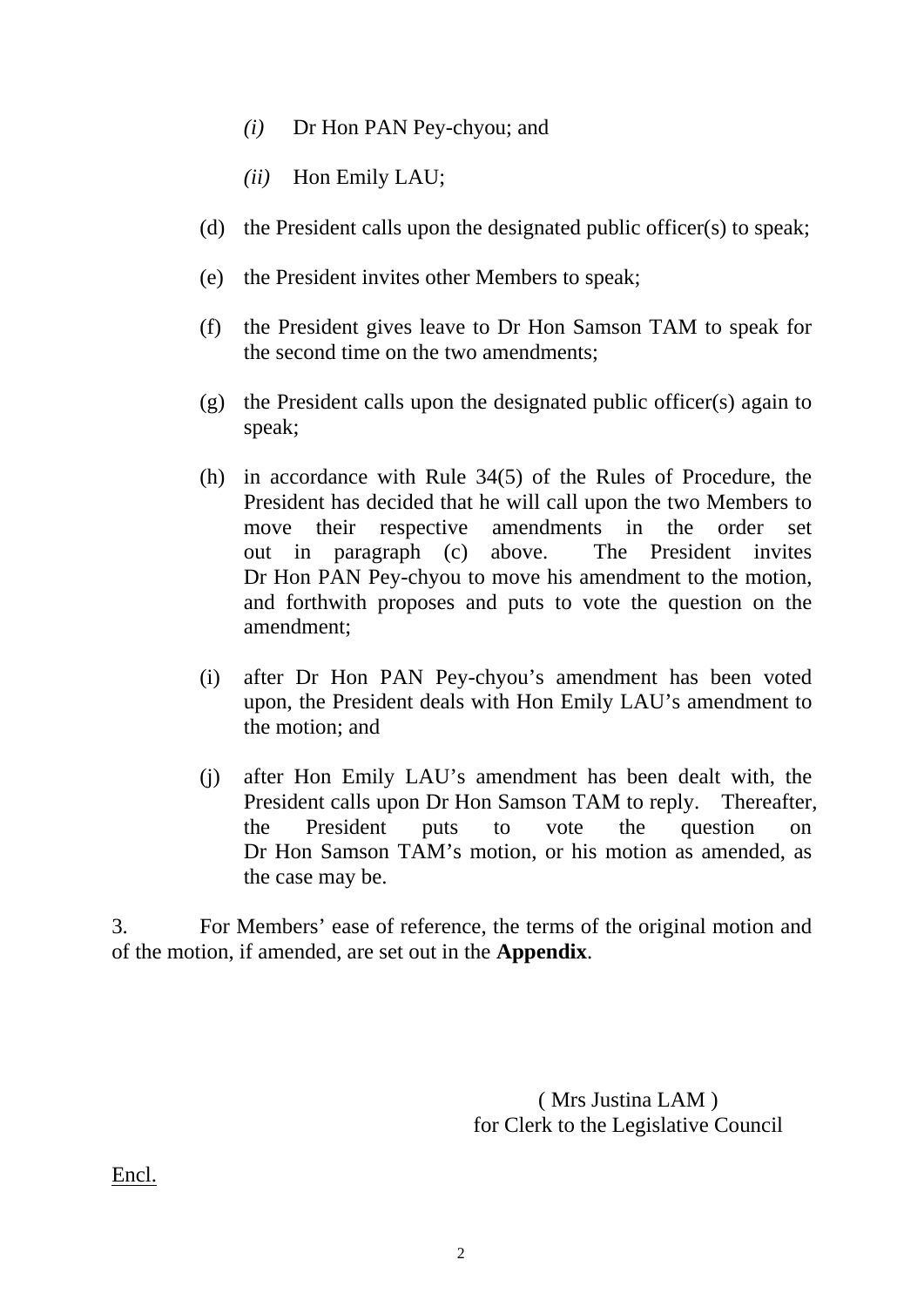### (Translation)

# **Motion debate on "Studying the establishment of an innovation and technology bureau" to be held at the Council meeting of 6 July 2011**

#### **1. Dr Hon Samson TAM Wai-ho's original motion**

That in the face of the new challenges of the global economy, the development of an Internet-based economy is already an inevitable trend, and innovation and technology have also become a new development strategy of many countries, therefore, Hong Kong, while continuing to develop traditional industries, must formulate afresh a sustainable economic development strategy, so that through the development of new industries including innovation and technology, Hong Kong's competitiveness can be further upgraded; according to the findings of a survey on 'How the Internet is transforming Hong Kong's economy', in 2009, the total value of Hong Kong's Internet economy was already close to HK\$100 billion, representing 5.9% of the Gross Domestic Product ('GDP'), and it is expected that the Internet economy will continue to grow in the future at a rate even higher than the overall GDP growth rate, showing that the Internet economy will help upgrade Hong Kong's competitiveness vis-a-vis its neighbouring countries and cities, and will even become an important segment that can drive Hong Kong's economic progress and development; in order to facilitate the rapid and sustainable development of the Internet economy, the Government's participation and policy support are indispensable key elements; in this connection, this Council urges the Government to:

- (a) proactively study the establishment of an innovation and technology bureau specially tasked to co-ordinate and formulate Hong Kong's overall strategy of developing innovation and technology, so as to manifest the Government's determination and commitment in promoting the development of innovation and technology, and upgrade Hong Kong's international status in this respect;
- (b) provide preferential policies including land and taxation concessions, etc., to attract more enterprises on the Mainland and overseas, especially large technological enterprises, to come to Hong Kong for development or even set up headquarters in Hong Kong, so as to bring fresh impetus to Hong Kong's Internet economy and create more employment opportunities;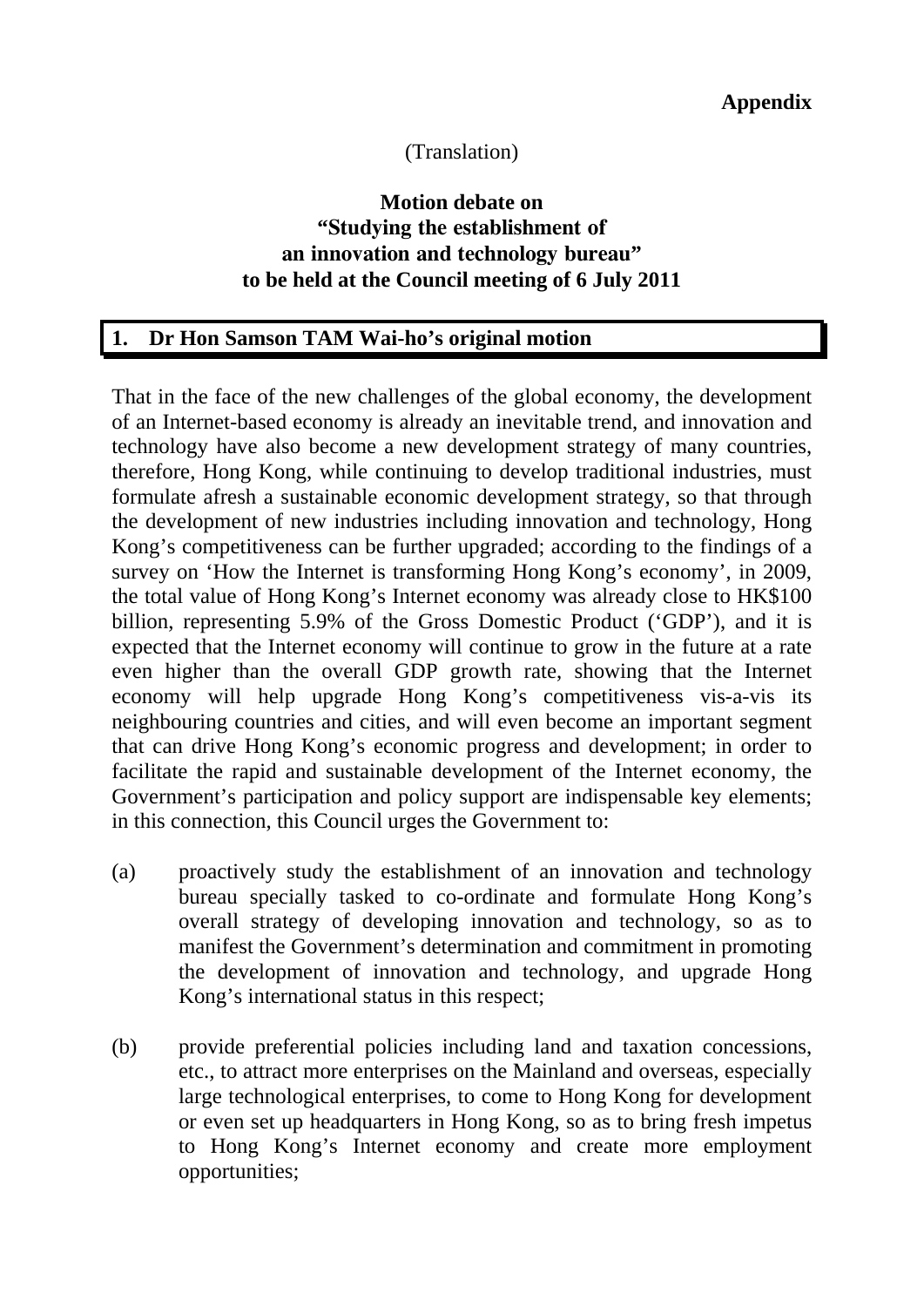- (c) provide local universities and technological research institutes with sufficient resources, and to tie in the relevant policies, so as to train more talents for developing innovation and technology, and promote the productization of university technological research projects; with the large enterprises from the Mainland and overseas coming to develop in Hong Kong, increase the opportunities for their exchanges with local talents, so as to upgrade the skills, quality and visions of local talents; and
- (d) strive for social and public recognition of developing innovation and technology in Hong Kong, so as to create an atmosphere and cultural environment of universal support for promoting innovation and technology and fostering the development of the Internet economy.

# **2. Motion as amended by Dr Hon PAN Pey-chyou**

That in the face of the new challenges of *with the constant changes and rapid development of new technologies in recent years and the resultant new challenges faced by* the global economy, the development of an Internet-based economy is already an inevitable trend, and innovation and technology have also become a new development strategy of many countries, therefore, Hong Kong, while continuing to develop traditional industries, must formulate afresh a sustainable economic development strategy, so that through the development of new industries including innovation and technology, Hong Kong's competitiveness can be further upgraded; according to the findings of a survey on 'How the Internet is transforming Hong Kong's economy', in 2009, the total value of Hong Kong's Internet economy was already close to HK\$100 billion, representing 5.9% of the Gross Domestic Product ('GDP'), and it is expected that the Internet economy will continue to grow in the future at a rate even higher than the overall GDP growth rate, showing that the Internet economy will help upgrade Hong Kong's competitiveness vis-a-vis its neighbouring countries and cities, and will even become an important segment that can drive Hong Kong's economic progress and development; in order to facilitate the rapid and sustainable development of the Internet economy, the Government's participation and policy support are indispensable key elements; in this connection, this Council urges the Government to:

(a) proactively study the establishment of an innovation and technology bureau specially tasked to co-ordinate and formulate Hong Kong's overall strategy of developing innovation and technology, so as to manifest the Government's determination and commitment in promoting the development of innovation and technology, and upgrade Hong Kong's international status in this respect;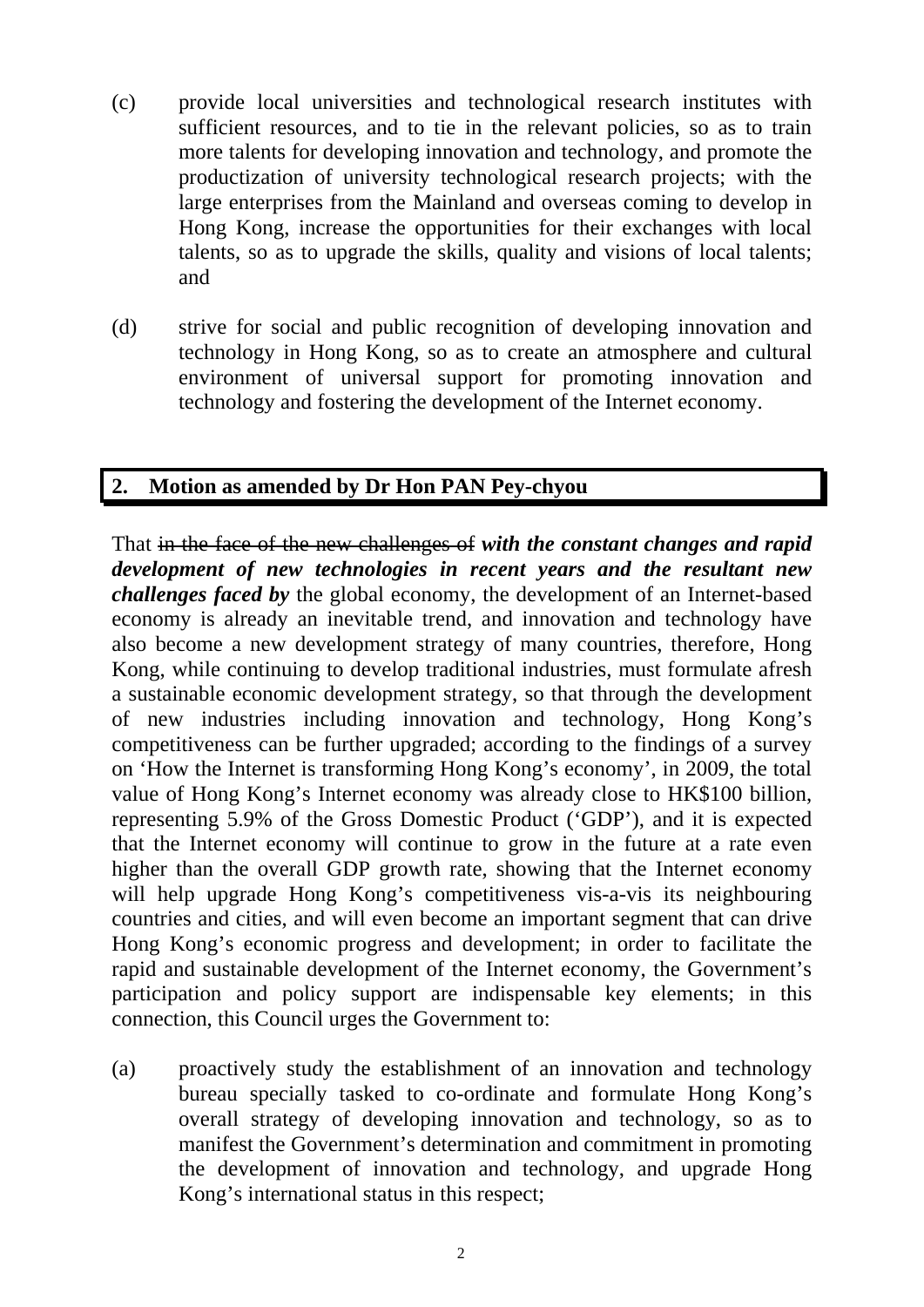- (b) provide preferential policies including land and taxation concessions, etc., to attract more enterprises on the Mainland and overseas, especially large technological enterprises, to come to Hong Kong for development or even set up headquarters in Hong Kong, so as to bring fresh impetus to Hong Kong's Internet economy and create more *local* employment opportunities;*, with a view to achieving economic development with employment as the priority;*
- *(c) earmark land in planning for developing innovation and technology, including using existing industrial estates, the Hong Kong Science Park and the land in the border river-loop areas as bases for innovation and technological research as well as the development of the relevant industries; and at the same time, capitalize on the edge of Hong Kong-Mainland connection to establish a platform for innovation and technology industries in the two places, so as to achieve co-ordination and complementarity of edge;*
- $\left(\frac{c}{c}\right)(d)$  provide local universities and technological research institutes with sufficient resources, *including specifying that the resources the Government puts into research and development must occupy a certain proportion in the Gross Domestic Product,* and to tie in the relevant policies, so as to train more talents for developing innovation and technology, and promote the productization of university technological research projects; with the large enterprises from the Mainland and overseas coming to develop in Hong Kong, increase the opportunities for their exchanges with local talents, so as to upgrade the skills, quality and visions of local talents; and
- *(e) expeditiously reform Hong Kong's existing patent application system, including considering the progressive introduction of an 'original grant patent system' and enhancing the existing short-term patent system, so as to perfect Hong Kong's systems of patented invention and innovative design; and at the same time, protect the rights and interests of patent applicants, so as to enable local creativity to receive appropriate protection; and*
- (d)*(f)* strive for social and public recognition of developing innovation and technology in Hong Kong, so as to create an atmosphere and cultural environment of universal support for promoting innovation and technology and fostering the development of the Internet economy.
- Note: Dr Hon PAN Pey-chyou's amendment is marked in *bold and italic type* or with deletion line.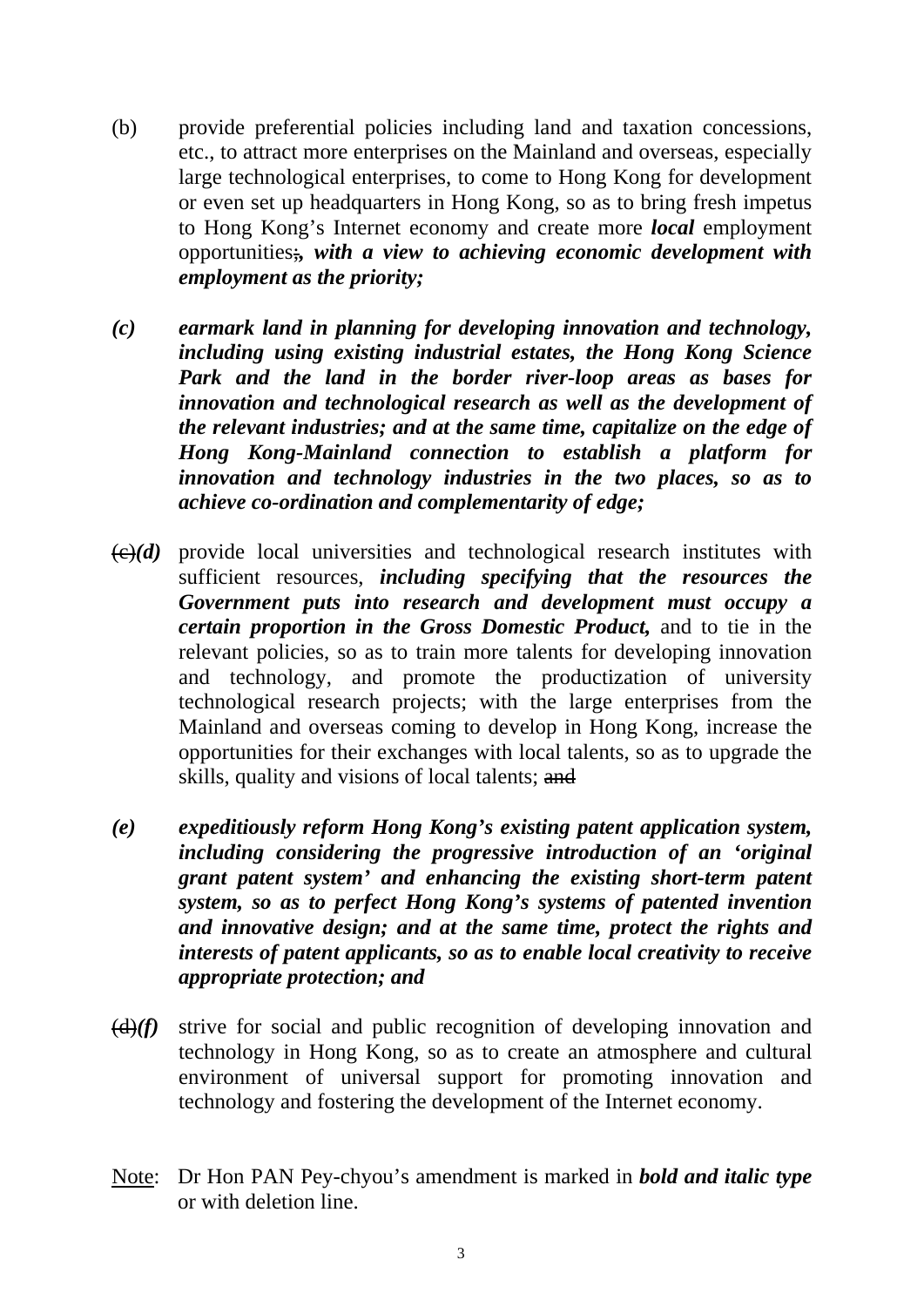# **3. Motion as amended by Hon Emily LAU Wai-hing**

That in the face of the new challenges of the global economy, the development of an Internet-based economy is already an inevitable trend, and innovation and technology have also become a new development strategy of many countries, therefore, Hong Kong, while continuing to develop traditional industries, must formulate afresh a sustainable economic development strategy, so that through the development of new industries including innovation and technology, Hong Kong's competitiveness can be further upgraded; according to the findings of a survey on 'How the Internet is transforming Hong Kong's economy', in 2009, the total value of Hong Kong's Internet economy was already close to HK\$100 billion, representing 5.9% of the Gross Domestic Product ('GDP'), and it is expected that the Internet economy will continue to grow in the future at a rate even higher than the overall GDP growth rate, showing that the Internet economy will help upgrade Hong Kong's competitiveness vis-a-vis its neighbouring countries and cities, and will even become an important segment that can drive Hong Kong's economic progress and development; in order to facilitate the rapid and sustainable development of the Internet economy, the Government's participation and policy support are indispensable key elements; in this connection, this Council urges the Government to:

- (a) proactively study the establishment of an innovation and technology bureau specially tasked to co-ordinate and formulate Hong Kong's overall strategy of developing innovation and technology, so as to manifest the Government's determination and commitment in promoting the development of innovation and technology, and upgrade Hong Kong's international status in this respect;
- (b) provide preferential policies including land and taxation concessions, etc., to attract more enterprises on the Mainland and overseas, especially large technological enterprises, to come to Hong Kong for development or even set up headquarters in Hong Kong, so as to bring fresh impetus to Hong Kong's Internet economy and create more employment opportunities;
- *(c) learn from the bitter experience of developing Cyberport, adopt a transparent, open, fair and impartial approach to attract investors to develop in Hong Kong, and refrain from packaging property development projects as innovation and technology schemes;*
- $\left(\frac{c}{c}\right)(d)$  provide local universities and technological research institutes with sufficient resources, and to tie in the relevant policies, so as to train more talents for developing innovation and technology, and promote the